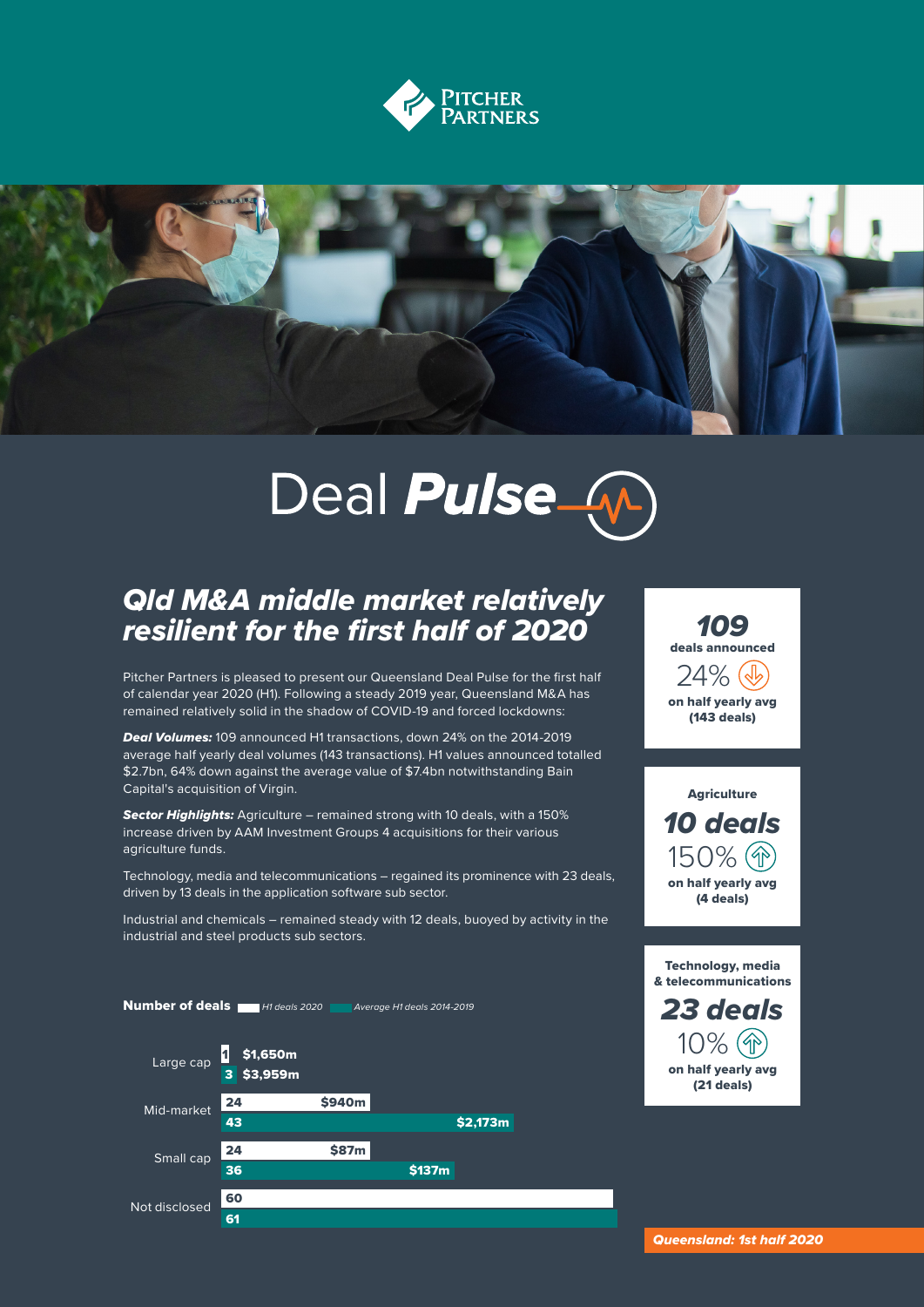### *Sector summary*

Set out below is the sector by sector performance for H1 2020, as compared to the 6 year average (2014-2019) deal volumes.

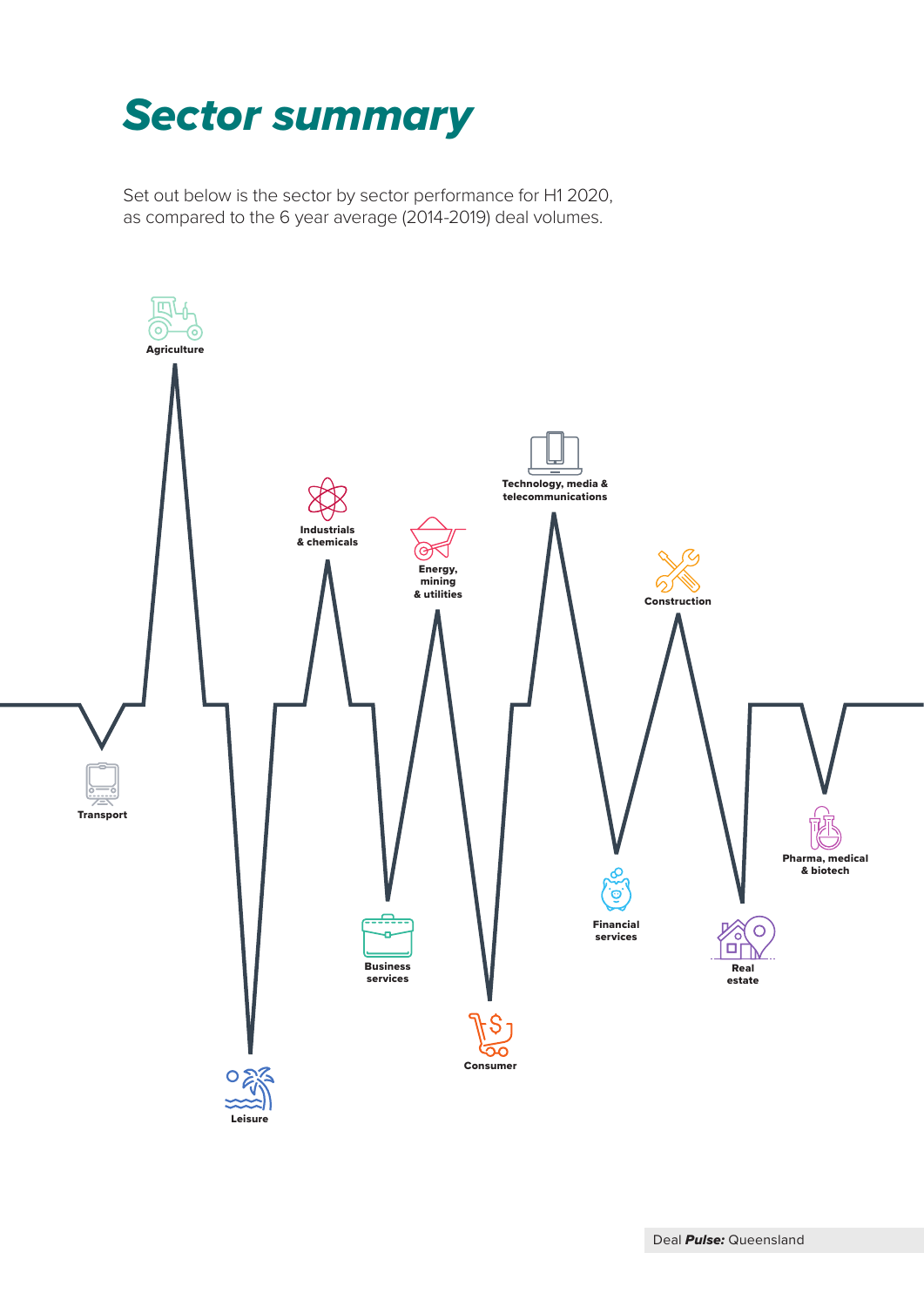



Largest deal SafetyCulture completed its Series-C \$60m capital raise selling a stake to various investors including Index Ventures

Fintech: 3 deals

and TDM Asset Management

Environmental Services: 2 deals

#### Largest deal

NZ Based Aorere Resources acquired All Industrial Network Limited in a reverse listing for \$51m before changing its name to SMW Group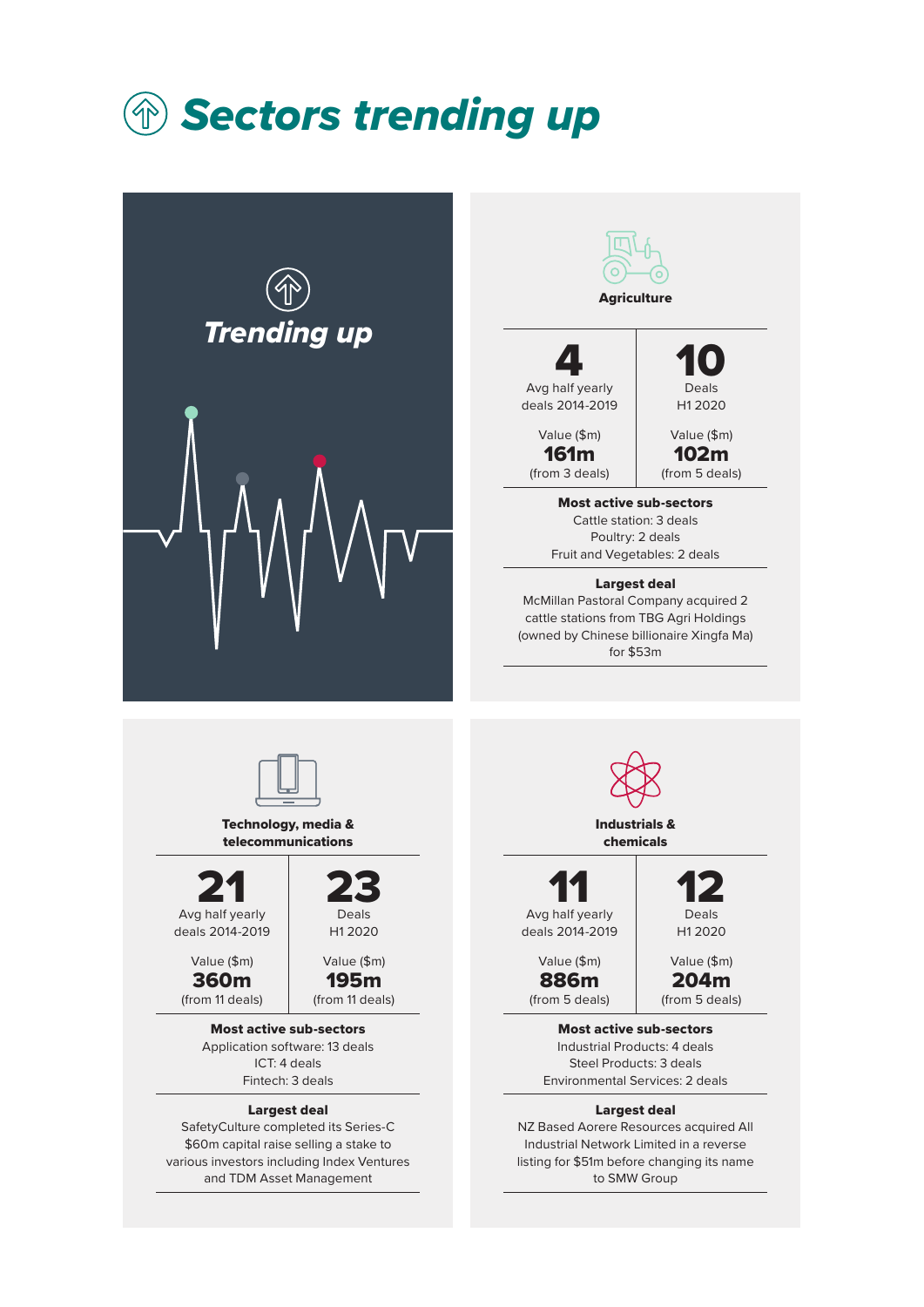### *Sectors trending down*





#### Largest deal Sunland Group sold its Mariners Cove Marina Complex to Chinese developer

Ridong for \$28m



Business services 15 Avg half yearly

(from 9 deals)

deals 2014-2019 Value (\$m) 332m

7 Deals H1 2020

Value (\$m) 0m

(nil disclosed)

Most active sub-sectors Advertising: 5 deals RTO: 1 deal Transcription Services: 1 deal

#### Largest deal

US based Bison Capital Partners acquired FTR (For The Record) and Auscript, a leader in transcription services for an undisclosed amount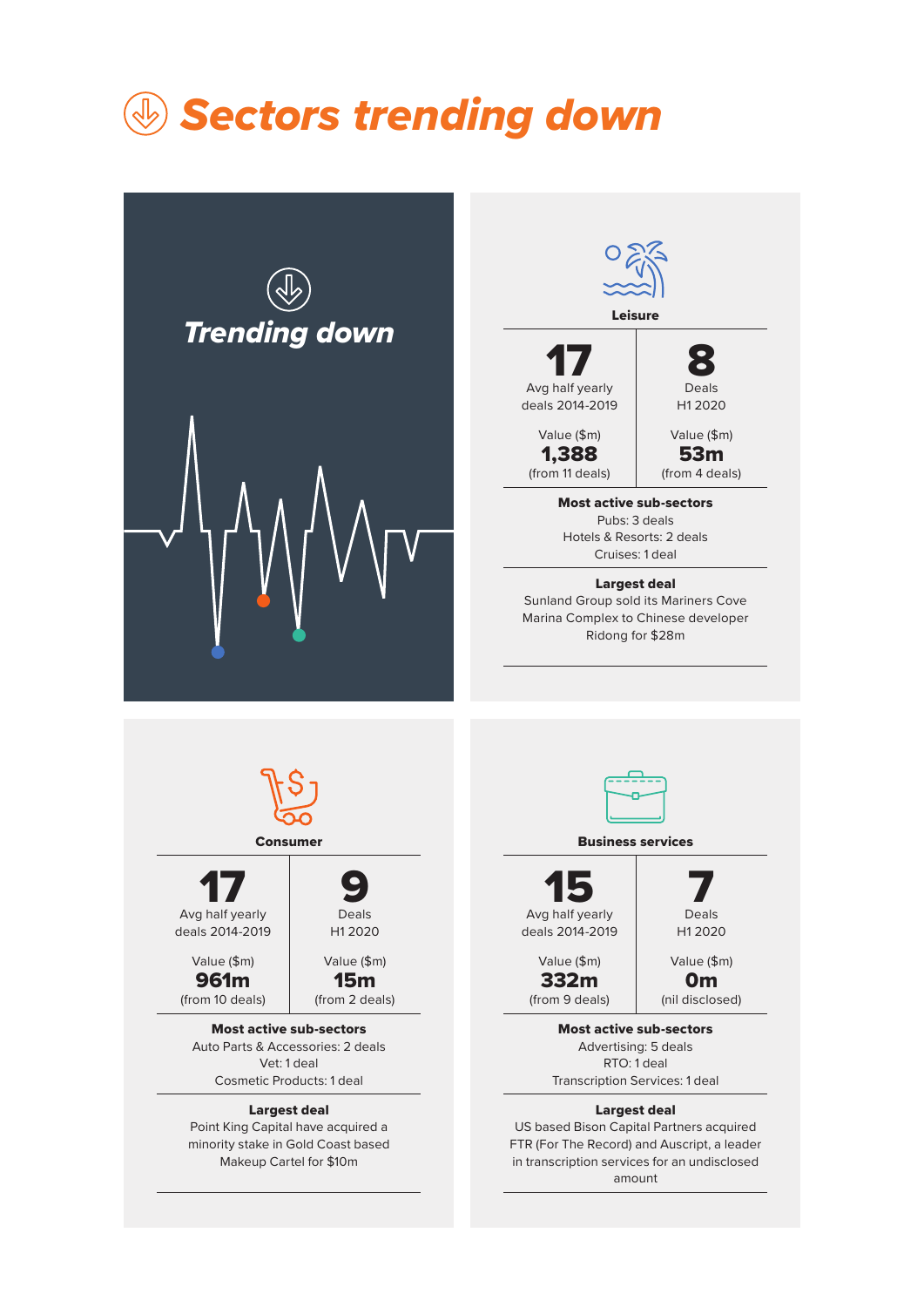### *Balance of sectors*



#### Energy, mining & utilities



Most active sub-sectors Gold: 4 deals Coal: 4 deals Lithium: 2 deals

#### Largest deal

Evolution Mining Ltd entered into a binding agreement with Aeris Resources Ltd to sell its Cracow Gold Mine for a total consideration of \$125m



13 Avg half yearly deals 2014-2019

Value (\$m) 427m (from 6 deals)

Value (\$m) 26m (from 4 deals)

10 Deals H1 2020

Most active sub-sectors Physiotherapy: 3 deals Medical Imaging: 2 deals Biotechnology: 2 deals

#### Largest deal

MAX Solutions acquired workplace medical services provider Injurynet for \$5.6m expanding their capabilities and services



**Transport** 



Most active sub-sectors Bus services: 2 deals Airlines: 1 deal Freight & Logistics: 1 deal

#### Largest deal US Private Equity firm Bain Capital acquired the business of Virgin Australia for approximately \$1.65b

Financial services 9 Avg half yearly deals 2014-2019 4 Deals H1 2020 Value (\$m) 161m (from 4 deals) Value (\$m) 2m (from 1 deals)

Most active sub-sectors Insurance brokers: 3 deals Consumer finance: 1 deal

#### Largest deal

Firstmac Ltd acquired CarLoans.com.au and car buying service Georgie from ASX listed Eclipx for \$2m



yearly deals 2014-2019 H1 2020 Value (\$m) Value (\$m)

142m (from 2 deals)

(nil disclosed) Most active sub-sectors Engineering: 1 deal

0

Quarry: 1 deal

#### Largest deal

Lempriere Capital Partners acquired South Queensland Lime for an undisclosed sum



3 Deals

9 Avg half yearly deals 2014-2019

Value (\$m) 402m (from 7 deals) Value (\$m) 13m

H1 2020

(from 2 deals)

Most active sub-sectors Property management: 2 deals Real estate services: 1 deal

#### Largest deal

Johns Lyng Group subsidiary Bright & Duggan acquired 85% controlling interest in Capitol Strata Management for \$7m